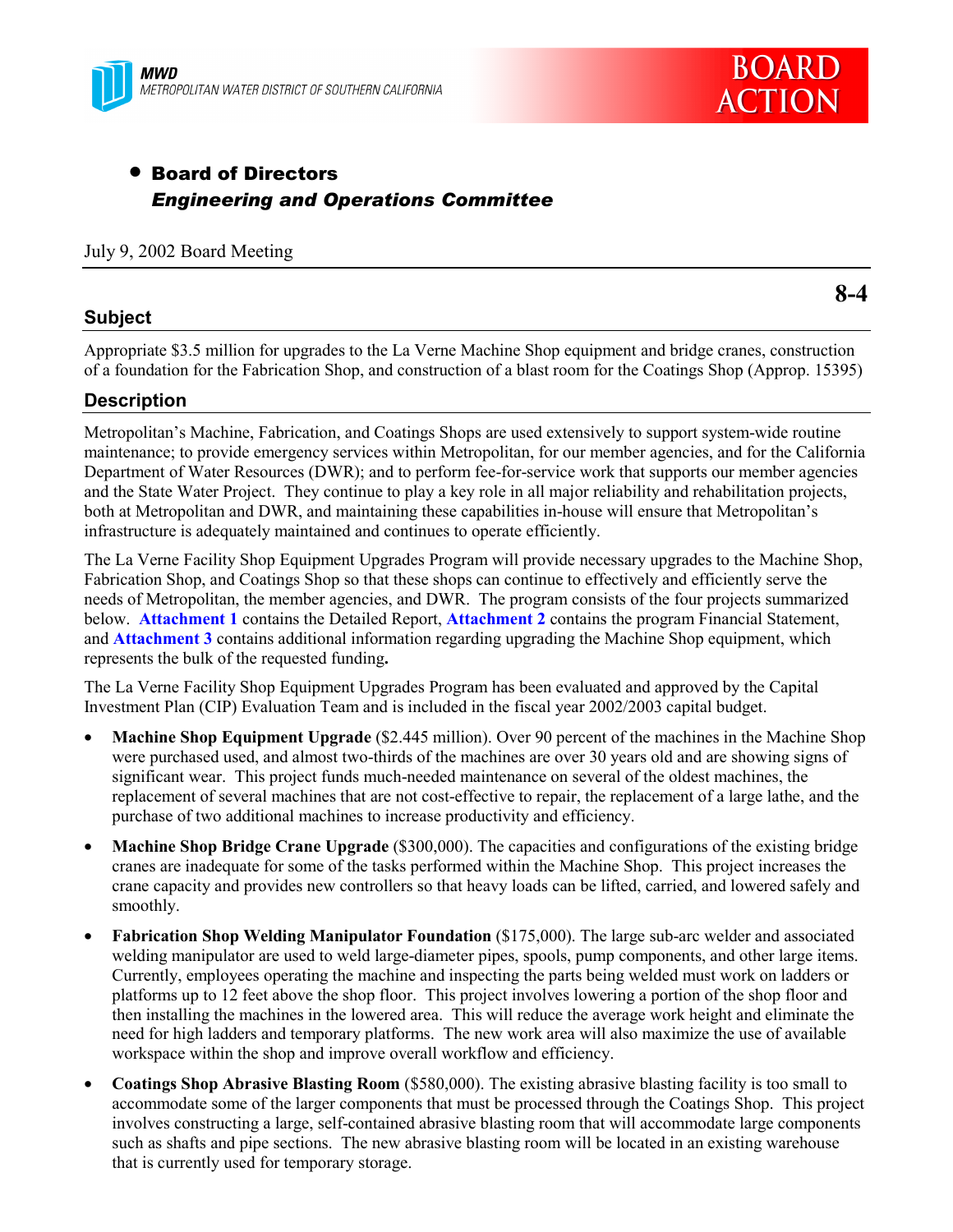Consistent with Metropolitanís approach of managing projects in the most cost-effective manner and providing opportunities for staff, Metropolitan forces will perform those tasks that are critical to overall program success, including project management, preparation of specifications, and field coordination. Metropolitan forces will also be responsible for constructing the welding manipulator foundation and minor construction activities necessary in the Machine Shop. The remaining tasks will be competitively bid where applicable. Staff estimates that the overall program will be completed in two years.

Implementing this program will allow the La Verne shops to continue to support emergency situations and routine maintenance throughout Metropolitan and our member agencies and to continue to support DWR's pumping and hydroelectric power plants along the State Water Project. Although the program is necessary even without Metropolitanís support activities for DWR, some of the program costs will be recovered through adjustments in the equipment rates DWR pays as a part of their contract with Metropolitan.

## **Policy**

Metropolitan Water District Administrative Code § 5108: Appropriations Metropolitan Water District Administrative Code ß 8103: Competitive Bids Metropolitan Water District Administrative Code ß 8113: Awards Metropolitan Water District Administrative Code ß 8115: Negotiated Contracts Metropolitan Water District Administrative Code ß 9100: Objectives (Risk Management)

# **California Environmental Quality Act (CEQA)**

CEQA determination for Options #1 and #2:

The proposed action relating to the four project activities will not have a significant effect on the environment and is therefore categorically exempt under the provisions of CEQA. The project activities involve the funding, final design, installation of small new equipment and facilities in small structures, and the conversion of existing small structures from one use to another where only minor modifications are made in the exterior of the structure. As such, the proposed action qualifies under a Class 3 Categorical Exemption (Section 15303 of the State CEQA Guidelines).

The CEQA determination is: Determine that pursuant to CEQA, the proposed action qualifies under a Categorical Exemption (Class 3, Section 15303 of the State CEQA Guidelines).

CEQA determination for Option #3:

None required

## **Board Options/Fiscal Impacts**

#### **Option #1**

Adopt the CEQA determination and appropriate \$3.5 million in budgeted funds. **Fiscal Impact:** \$3.5 million of budgeted CIP funds under Appropriation 15395

**Option #2**

Adopt the CEQA determination and defer one or more projects. **Fiscal Impact:** Varies, depending upon the deferred project or projects

#### **Option #3**

Reject or defer all projects. **Fiscal Impact:** \$0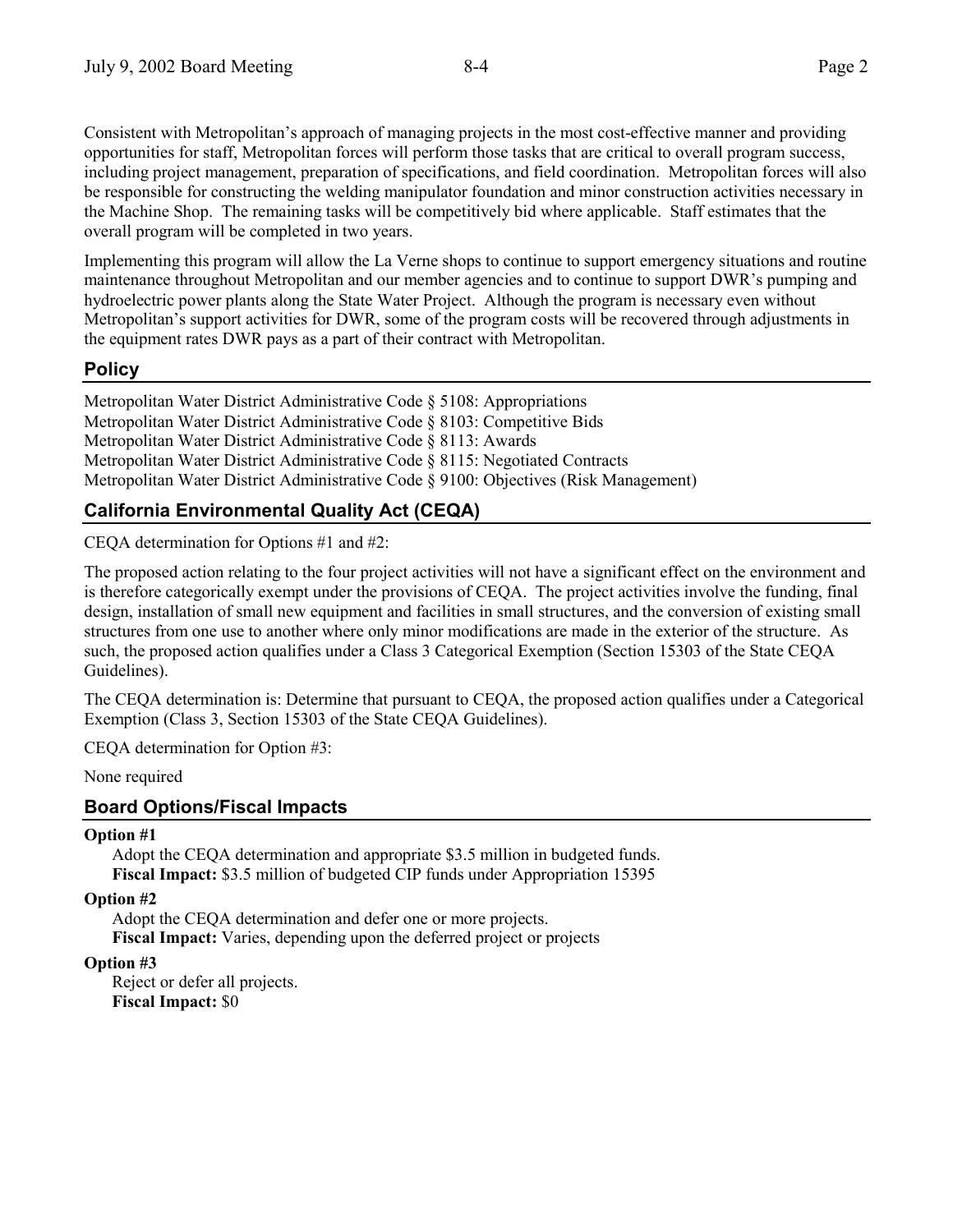# **Staff Recommendation**

Option #1

H 0T 6/14/2002 *Eddie Rigdon Date*

*for Jill T. Wicke Manager, Water System Operations*

6/14/2002 ۵ *Ronald R. Gastelum Date*

*Chief Executive Officer*

**Attachment 1 - Detailed Report** 

**Attachment 2 - Financial Statement** 

**Attachment 3 - Additional Information, Machine Shop Equipment Upgrade** 

BLA #1767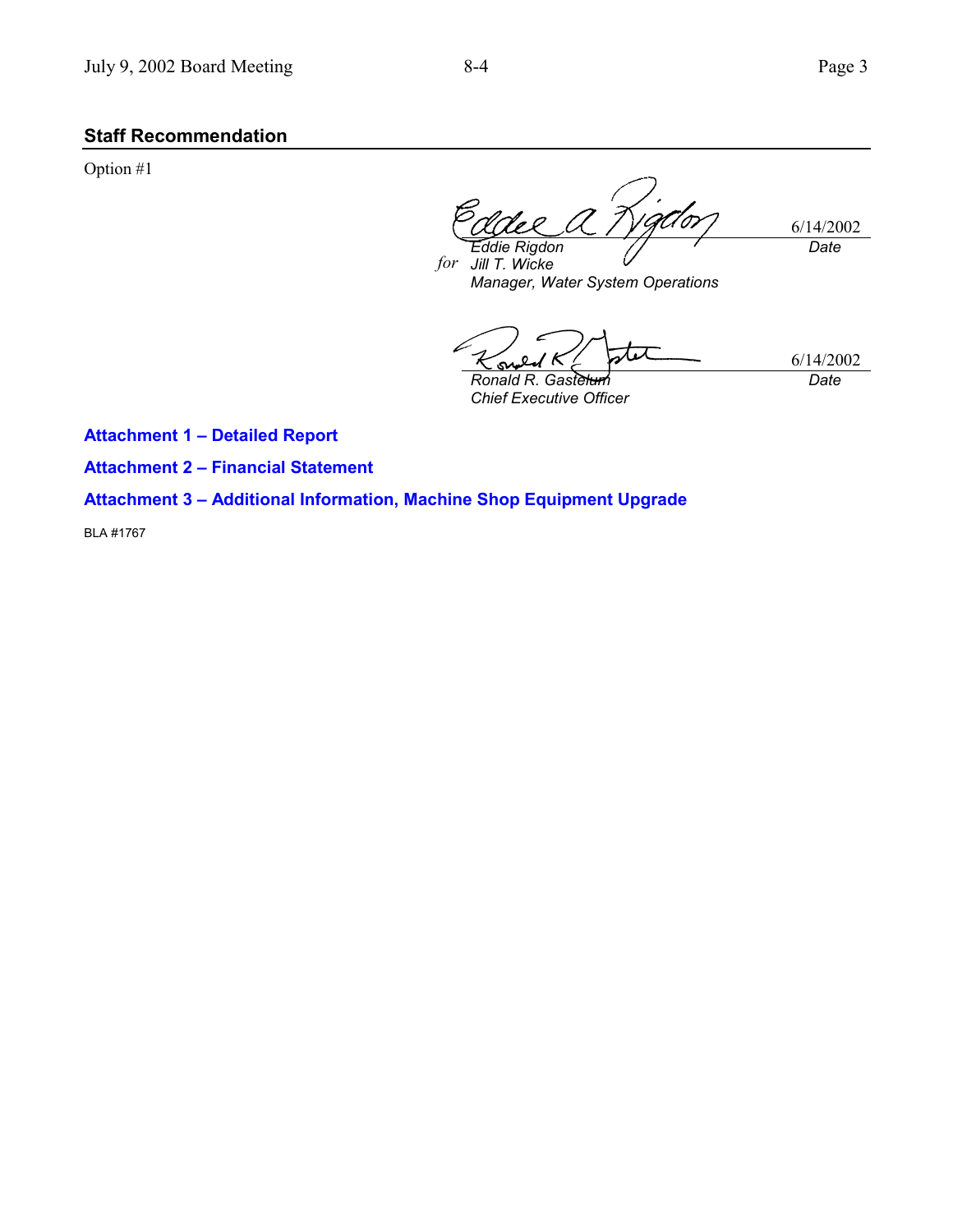## **Detailed Report**

Metropolitanís Machine, Fabrication, and Coatings Shops are used extensively to support system-wide routine maintenance; to provide emergency services within Metropolitan, for our member agencies, and for the California Department of Water Resources (DWR); and to perform fee-for-service work that supports our member agencies and the State Water Project (SWP). They continue to play a key role in all major reliability and rehabilitation projects, both at Metropolitan and DWR, and maintaining these capabilities in-house will ensure that Metropolitan's infrastructure is adequately maintained and continues to operate efficiently.

Management recognized the need for in-house expertise in maintenance support areas such as machining and fabrication very early in Metropolitan's history, when the first formal maintenance shops were created at the Weymouth plant in the early 1940s. As the water delivery system grew and expanded, management recognized that its maintenance facilities needed to expand as well. New, larger shop facilities were constructed in the late 1960s and then expanded in the early 1980s, when Metropolitan implemented the first major rehabilitation project for the CRA pumps.

Also in the late 1980s, Metropolitan entered into a formal agreement with DWR to provide machining and maintenance-related services for DWR's facilities along the SWP. Under this agreement, Metropolitan provides machining, fabrication, welding, and coating services to DWR, and DWR reimburses Metropolitan for direct materials, outside services, labor, equipment usage, and associated labor fringe benefit costs and administrative overhead. The first 1-year agreement was signed in 1983 and was amended six times, with each amendment increasing both the scope and dollar amount of the contract. A new 5-year contract, signed in 2001, allows Metropolitan to bill DWR up to \$3 million per year, for a total of \$15 million over the life of the contract.

Having these shops ensures that Metropolitan has reliable, competent repair capabilities to meet the increased maintenance demands of the large pumps, valves, and hydroelectric generators used throughout our water delivery system. The services provided by these shops support both the Colorado River Aqueduct (CRA) and SWP, and work performed by these shops ensures that Southern California continues to receive an adequate and reliable supply of water from both sources.

#### *Machine Shop Equipment Upgrade (\$2.445 million)*

Metropolitan's Machine Shop at La Verne consists of a large area for machining operations and a small area for sheet-metal fabrication. The machining area contains approximately 30 machines, ranging in size from the huge lathes and milling machines used to machine 16-foot-diameter impellers and 20-ton shafts to smaller machines that are used to fabricate special clamps and fasteners, refurbish valve bodies, and polish bearings and seal rings. The sheet metal area is used to fabricate cabinets, covers, and containers that are used for a variety of equipment, including field instrumentation and general electrical and mechanical equipment. Both areas are heavily involved in maintenance projects throughout the service area, and the machining area in particular has been instrumental in supporting several planned and unplanned shutdowns of the CRA pumps.

Between the years 2000 and 2001, Water System Operations (WSO) staff evaluated the Machine Shop to determine the following:

- Overall purpose and function
- Need for in-house expertise
- Relevance to Metropolitan's overall goals and mission
- Current condition
- Current and anticipated needs
- Ability to meet these needs
- Alternative solutions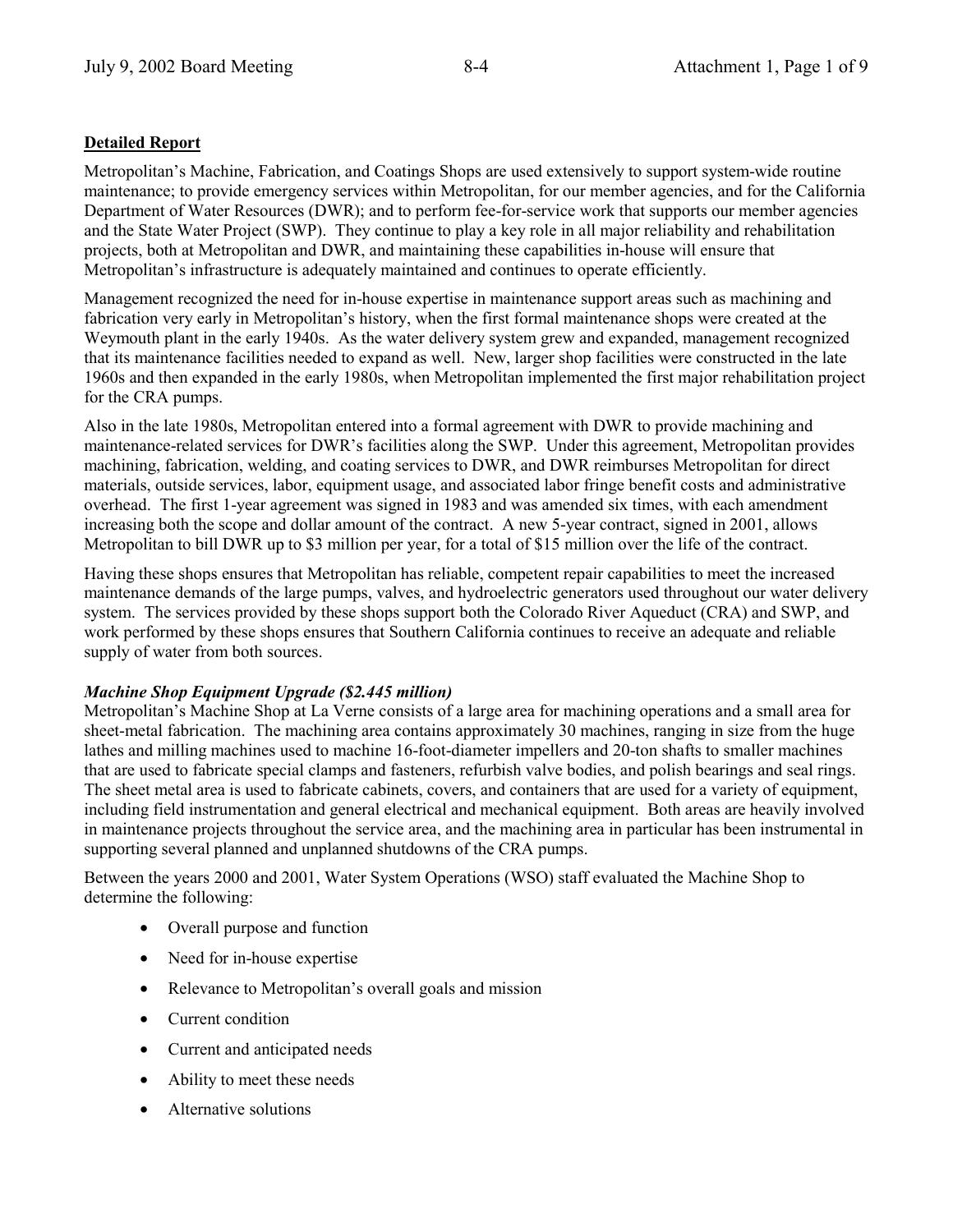**Purpose and Function**: The evaluation concluded that the purpose of Metropolitan's Machine Shop is to support the maintenance of Metropolitanís conveyance, treatment, and distribution systems and to provide emergency services as necessary to ensure that water continues to flow to our member agencies. Its primary functions are to provide these services when needed and to maintain in-house expertise in the maintenance and repair procedures necessary to preserve Metropolitan's aging infrastructure.

**Need for In-House Expertise**: Metropolitan's water delivery system is large and complex, and in many cases even a short unplanned shutdown in one area can affect the entire system. Metropolitan's recent emphasis on preventative maintenance will reduce the likelihood of unplanned shutdowns, but maintaining in-house expertise in critical areas such as machining and repairs will minimize the impact of a shutdown, even if one occurs. The evaluation concluded that maintaining in-house expertise in refurbishing and repairing Metropolitan's equipment is critical to Metropolitan's ability to keep its system operating at acceptable levels.

**Relevance to Goals and Mission**: The Machine Shop directly supports the infrastructure that moves the water from its source to its destination. For example, each time a CRA pump is removed from service for maintenance, most of the components are sent to the Machine Shop to be refurbished before they are reinstalled. Some components, such as the studs, nuts, and bushings that attach the impeller to the shaft, are replaced during the refurbishment process, and these components are fabricated in the Machine Shop. Similar activities are performed on motors, valves, hydroelectric generator components, and treatment plant components, all of which are critical to Metropolitan's ability to provide its service area with reliable supplies of high-quality water.

**Current Condition**: The current condition of the Machine Shop reflects the current condition of many portions of Metropolitan's system: Operational, but in need of upgrades and improvements if it is to continue to meet the needs it was created to meet. Many of the machines are very old and worn out, and the combination of age and excessive wear makes routine maintenance difficult and costly and increases the likelihood of delays. Some specific observations and findings were as follows:

- **Second-Hand Equipment**: Over 90 percent of the machines currently being used in the Machine Shop were purchased used, some from Government surplus for as little as a few hundred dollars;
- **Old Equipment**: Almost two-thirds of the machines are over 30 years old, which is well beyond the average life expectancy of equivalent machines;
- **Excessive Wear**: Several of the machines are worn to the point that they require constant adjustment to compensate for the wear;
- **No Repeatability**: Some machines have lost repeatability, meaning that performing the same operation two times in a row can yield different results if the machining operation is not carefully monitored;
- **Workflow and Process Bottlenecks**: Certain machining tasks occur more often than others, and machines that perform these tasks are used extensively. The shop would benefit from having more machines that perform these tasks to off-load some of the work from the high-use machines and to more efficiently move items through the machining process.

**Current and Anticipated Needs**: Metropolitan's current needs are that the Machine Shop must be capable of supporting routine maintenance and adequately respond to emergency situations as they arise. Routine maintenance needs are expected to increase, particularly as programs such as the Infrastructure Reliability Protection Program (IRPP) and CRA Pumping Plant Reliability Program become more active. Emergency situations may also increase, as indicated by recent maintenance and repair activities on the CRA pumps and the potential for increased maintenance if the pumps are started and stopped due to load shedding. DWR's needs have also increased and will continue to increase, as their rehabilitation programs begin.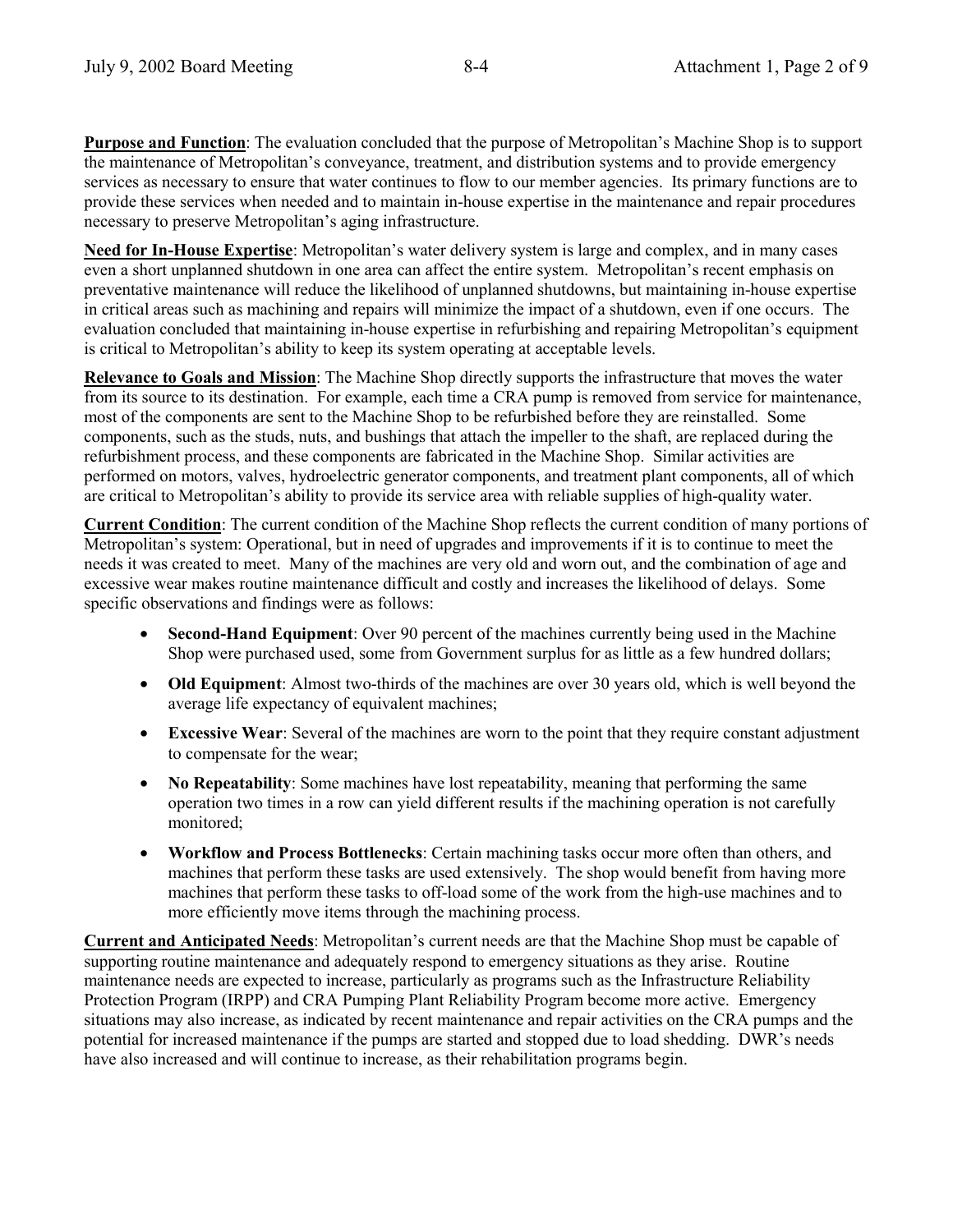**Ability to Meet Needs**: The evaluation concluded that the Machine Shop will most likely continue to meet its existing commitments, provided that there are few emergency situations and no sudden increases in work from the major rehabilitation projects. If, however, several emergencies occur, of if the need for routine maintenance increases significantly as a result of on-going projects, it is increasingly likely that the Machine Shop may not be able to provide adequate support for either Metropolitan's needs or DWR's.

**Alternative Solutions**: In terms of alternative solutions, staff evaluated two: Outsourcing work to other machine shops and continuing as-is, fixing or replacing machines as they break down.

- a. **Outsourcing Metropolitan Work**: The Machine Shop aggressively pursues outsourcing when necessary, primarily as a backup in case of machine problems or failures and to offload routine work during emergency situations so that staff can focus on the emergency work. The main problems with outsourcing, however, are the associated costs and the likelihood of delays, particularly in emergency situations. In general, jobs that are outsourced cost more than jobs performed in-house, take longer to complete, and require an exceptional amount of up-front paperwork and other documentation in order to proceed. Private shops also charge premium time for changes in scope, standby, and rework, all of which occur frequently in an emergency situation. Metropolitan also has less control of schedule and quality control when work is outsourced. Some of these factors can be minimized through the agreement process, but the most significant issue–schedule delays–typically cannot be avoided because staff at a private machine shop does not have the same familiarity with Metropolitan's hardware as in-house personnel.
- b. **Outsourcing DWR Work**: Metropolitanís agreement with DWR allows for a certain amount of outsourcing under normal circumstances, with an option for additional outsourcing in emergency situations. Outsourcing too much work, however, would have several negative effects, both to Metropolitan and to DWR. For DWR, the problems mentioned above (higher direct costs, increased delays, and less control over schedule or quality) would still apply, with the additional problem of lost revenue if a power plant was involved. For example, according to DWR, having a single unit down at one of their average power plants (Gianelli) results in approximately \$114,000 in lost revenue per day (using an estimated cost of \$100/megawatt). This number could be as low as \$25,000/day for a smaller plant (Mojave) or as high as \$450,000/day for a larger plant (Castaic). For Metropolitan, outsourcing significant amounts of DWR work also results in increased costs, since Metropolitan is the largest contractor for SWP water and almost all infrastructure costs on the SWP are paid by the water contractors. Metropolitan's relationship with DWR would also be affected, since one of the reasons DWR did not build their own shop was that Metropolitan agreed to provide them with access to ours.
- c. **Continuing As-Is**: Having the Machine Shop continue in its current condition may reduce our ability to respond to emergencies, delay scheduled maintenance projects, add additional costs and schedule delays to on-going projects, and potentially result in the failure to meet contractual commitments to DWR. This will be because the machines are likely to continue to degrade both physically and functionally to the point that they will no longer be capable of operating properly.

**Recommendations**: Based upon these observations and conclusions, staff provided a detailed list of recommendations to improve the overall efficiency of the Machine Shop and ensure that the Machine Shop will continue to meet current and anticipated needs. These recommendations are summarized in Table I, which also lists the chronological age of each machine, based on manufacturing date.

In addition to the recommendations summarized in Table I for the existing equipment, staff also recommended that two additional machines be purchased to alleviate workflow bottlenecks and reduce the load on the high-use machines. The two purchases consist of one medium-sized lathe and one large milling machine. Attachment 3 contains additional information on the Machine Shop equipment, including the recommended new purchases.

If future expansions within the Weymouth facility require that the Machine Shop be moved to a new facility, the machines that are upgraded or purchased in this project can be removed and transported to the new facility.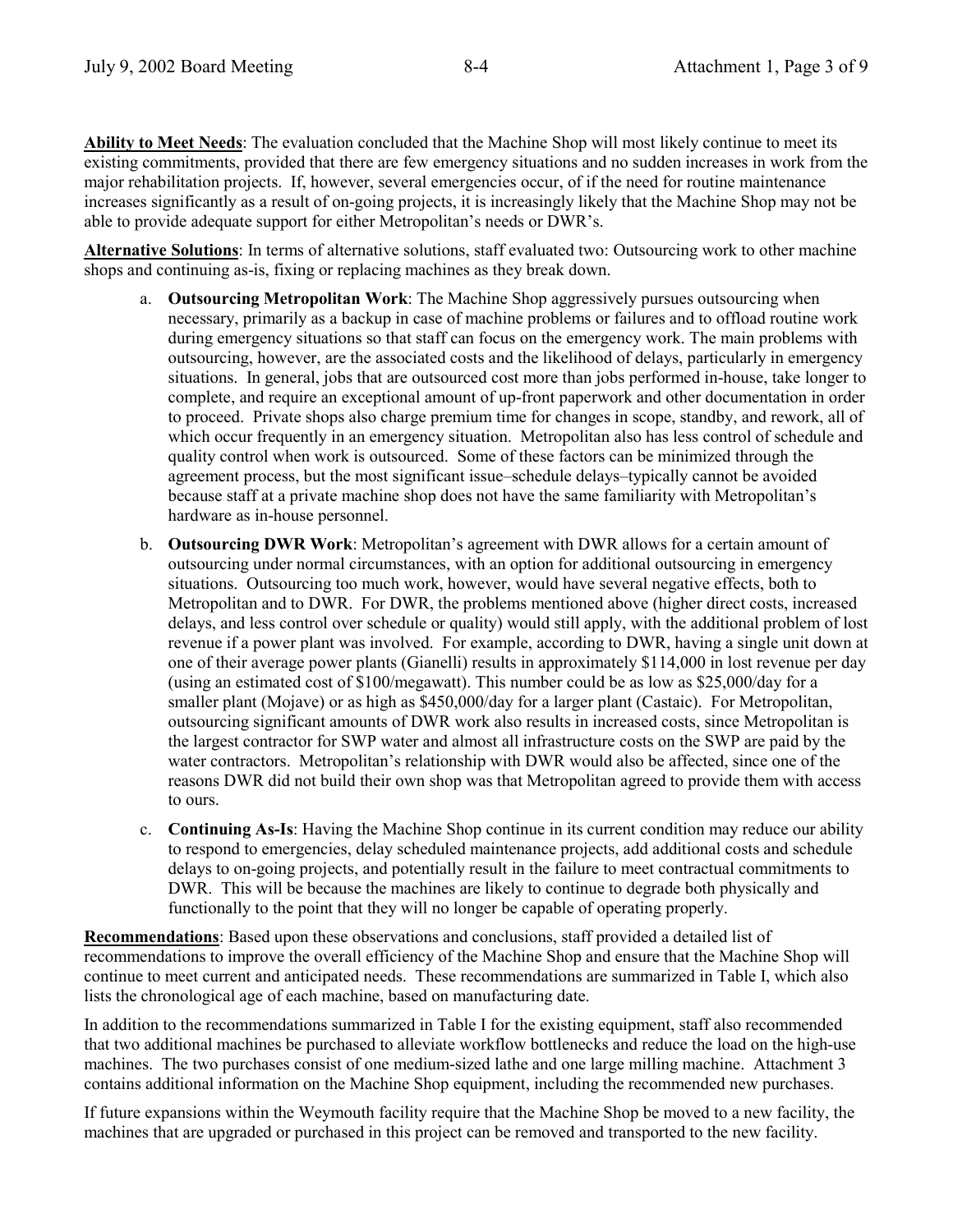|                                                |                | <b>Disposition</b> |                                         |                                  |                                  |                         |
|------------------------------------------------|----------------|--------------------|-----------------------------------------|----------------------------------|----------------------------------|-------------------------|
| <b>Description</b>                             |                | OK<br>As $Is^1$    | Refurbish                               | Replace                          |                                  | <b>Requires Further</b> |
|                                                |                |                    |                                         | <b>With New</b>                  | <b>With Used</b>                 | <b>Study</b>            |
| Pacific hydraulic press brake                  | 45             |                    |                                         |                                  | X                                |                         |
| 10" Cincinnati lathe [small lathe]             | 38             |                    |                                         | X                                |                                  |                         |
| 15" Le Blond lathe [small lathe]               | 18             |                    |                                         | X                                |                                  |                         |
| 14" Clausing lathe [small lathe]               | 22             |                    |                                         | <b>Salvage</b>                   |                                  |                         |
| 30" Kuraki lathe [medium lathe]                | 22             | $\mathbf X$        |                                         |                                  |                                  |                         |
| 24" Le Blond lathe [medium lathe]              | 32             |                    |                                         | X                                |                                  |                         |
| 48" Le Blond lathe [large lathe]               | 30             | X                  |                                         |                                  | (completely refurbished in 2001) |                         |
| 10" Okuma lathe [small CNC lathe]              | 17             | X                  |                                         |                                  |                                  |                         |
| 120" Niles modular lathe [large lathe]         | 14             |                    |                                         | $\mathbf X$                      |                                  |                         |
| 10" Bridgeport lathe [small CNC lathe]         | 5              |                    |                                         |                                  |                                  | $\mathbf{X}$            |
| Atrump Mill [small mill]                       | $\overline{4}$ | X                  |                                         |                                  |                                  |                         |
| Cincinnati Toolmaster mill [small mill]        | 40             | $\mathbf X$        |                                         |                                  |                                  |                         |
| K&T mill [medium mill]                         |                |                    |                                         | X                                |                                  |                         |
| 5" G&L horiz. milling machine [large mill]     | 39             | X                  |                                         | (completely refurbished in 2000) |                                  |                         |
| Cincinnati Versimill mill [medium mill]        | 47             |                    | To be replaced by new purchase (4" HBM) |                                  |                                  |                         |
| 6" Carlton horizontal boring mill [large mill] | 44             |                    | $X^2$                                   |                                  |                                  |                         |
| Chevalier milling machine [small CNC mill]     | 10             |                    |                                         |                                  |                                  | X                       |
| 72" Bullard vertical lathe [large CNC lathe]   | 24             |                    | $\mathbf X$                             |                                  |                                  |                         |
| 120" Froriep vertical lathe [large lathe]      | 45             |                    | $\mathbf X$                             |                                  |                                  |                         |
| 276" OM Ltd. vertical lathe [large lathe]      | 34             |                    | $\mathbf X$                             |                                  |                                  |                         |
| 60" G&L turret lathe [large lathe]             | 46             |                    |                                         |                                  | X                                |                         |
| Covel ID/OD grinder [large grinder]            | 40             |                    |                                         | X                                |                                  |                         |
| K.O. Lee tool grinder [large grinder]          | 40             |                    |                                         |                                  | X                                |                         |
| Thompson 24" surface grinder [large<br>grinder | 42             |                    |                                         |                                  | $\mathbf X$                      |                         |
| Sunnen honing machine                          | 13             | $\mathbf X$        |                                         |                                  |                                  |                         |
| Fosdick radial drill press [large drill press] | 42             |                    | $\mathbf{X}$                            | See Note 3                       |                                  |                         |
| Burgmaster drilling center                     | 43             | X                  |                                         |                                  |                                  |                         |
| IRD balancer                                   | 17             |                    | $\mathbf X$                             | See Note 3                       |                                  |                         |

# **Table I: Machine Shop Equipment Status and Recommendations**

1 <sup>"</sup>OK As Is" means either acceptable in its current condition or can be brought to an acceptable level through minor repairs.

2 Refurbish as a temporary measure only. This machine is a lighter-duty machine and is not well suited to Metropolitan's needs.

3 Currently being refurbished under current fiscal year O&M budget.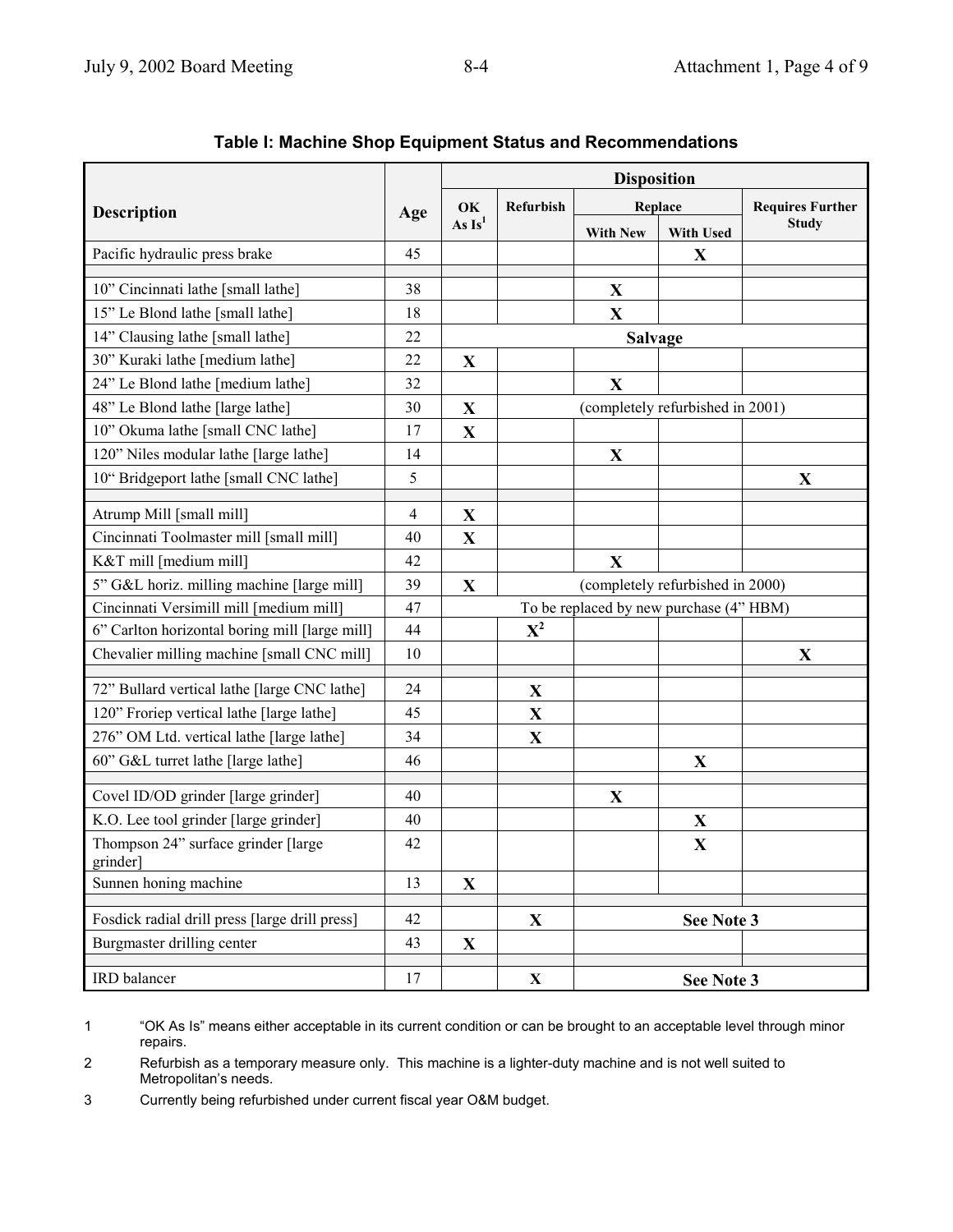#### *Actions and Milestones*

Staff anticipates that the Machine Shop equipment upgrade project will span two fiscal years as summarized in Table II. Tasks are staggered so that refurbishments and upgrades can be appropriately staged to avoid impacting current and scheduled projects. Table II also includes an estimated cost for each major activity.

All purchases of new machines and machine refurbishments will be competitively bid following Metropolitan's standard procurement practices. Requests for purchases of used machines will be provided directly to the Chief Executive Officer for review and approval in accordance with Metropolitan's Administrative Code. As indicated in Table I, staff anticipates that only four used machines will be purchased as a part of this project.

The costs associated with new machines and machine refurbishments will be used to update the equipment usage rates Metropolitan uses for reimbursable activities, including the work Metropolitan performs for DWR.

| <b>Phase I</b>                                 |                                               | FY     | <b>Est. Cost</b> |
|------------------------------------------------|-----------------------------------------------|--------|------------------|
| <b>Machine Replacements</b>                    | 24" Le Blond Lathe                            | 2002/3 | \$79,000.00      |
|                                                | 15" Le Blond Lathe                            |        | \$54,000.00      |
|                                                | 10" Cincinnati Lathe                          |        | \$30,000.00      |
|                                                | 60" G&L Hypro (with a $70"$ + vertical lathe) |        | \$237,200.00     |
|                                                | <b>Surface Grinder</b>                        |        | \$64,700.00      |
|                                                | Tool & Cutter Grinder                         |        |                  |
|                                                | I.D. / O.D. Grinder                           |        |                  |
| <b>New/Used Machine Purchases</b>              | 20" CNC Slant-Bed Lathe                       |        | \$139,450.00     |
| (2002/3)                                       | Pacific Press Brake                           |        | \$162,450.00     |
|                                                | 4" Horizontal Boring Mill                     |        | \$156,700.00     |
|                                                | CNC Mill (K&T Replacement)                    |        | \$49,750.00      |
|                                                |                                               |        |                  |
| <b>New/Used Machine Purchases</b><br>(2003/04) | Niles Replacement (Poreba-ToolMex Lathe)      |        | \$668,450.00     |
| Machine Refurbishment                          | 6" Carlton Upgrade                            |        | \$47,450.00      |
|                                                | 72" Bullard CNC                               |        | \$87,700.00      |
|                                                | 120" Froriep                                  |        | \$346,450.00     |
|                                                | 276" OM                                       |        | \$185,450.00     |

**Table II: Machine Shop Equipment Upgrade, Estimated Costs and Scheduling**

#### *Machine Shop Bridge Crane Upgrade (\$300,000)*

The Machine Shop currently has two overhead bridge cranes that are used to lift, handle, and transport large, heavy parts. Each crane incorporates a trolley, which is the portion that moves from one side of the bridge to the other, and each trolley incorporates two hooks (a main hood and an auxiliary hook). One of the bridge cranes has a 30-ton main hook and a 5-ton auxiliary hook, and the other crane has a 15-ton main hook and a 10-ton auxiliary hook. These values (30, 5, 15, and 10) are the lifting capacities of the hooks. In addition, each crane incorporates a controller that contains the buttons used to move the crane, move the trolley and raise/lower the hooks. The 30/5-ton crane was purchased and installed in 1967 and the 15/10-ton bridge crane was purchased and installed in 1987.

Many of the lifts performed by the cranes involve parts that are either large, heavy, or both. For many of these lifts, employees must use both bridge cranes together because neither of the cranes can handle the weight by itself. Using the two cranes together, however, is difficult and requires additional rigging, special tooling, and precise coordination of the two cranes.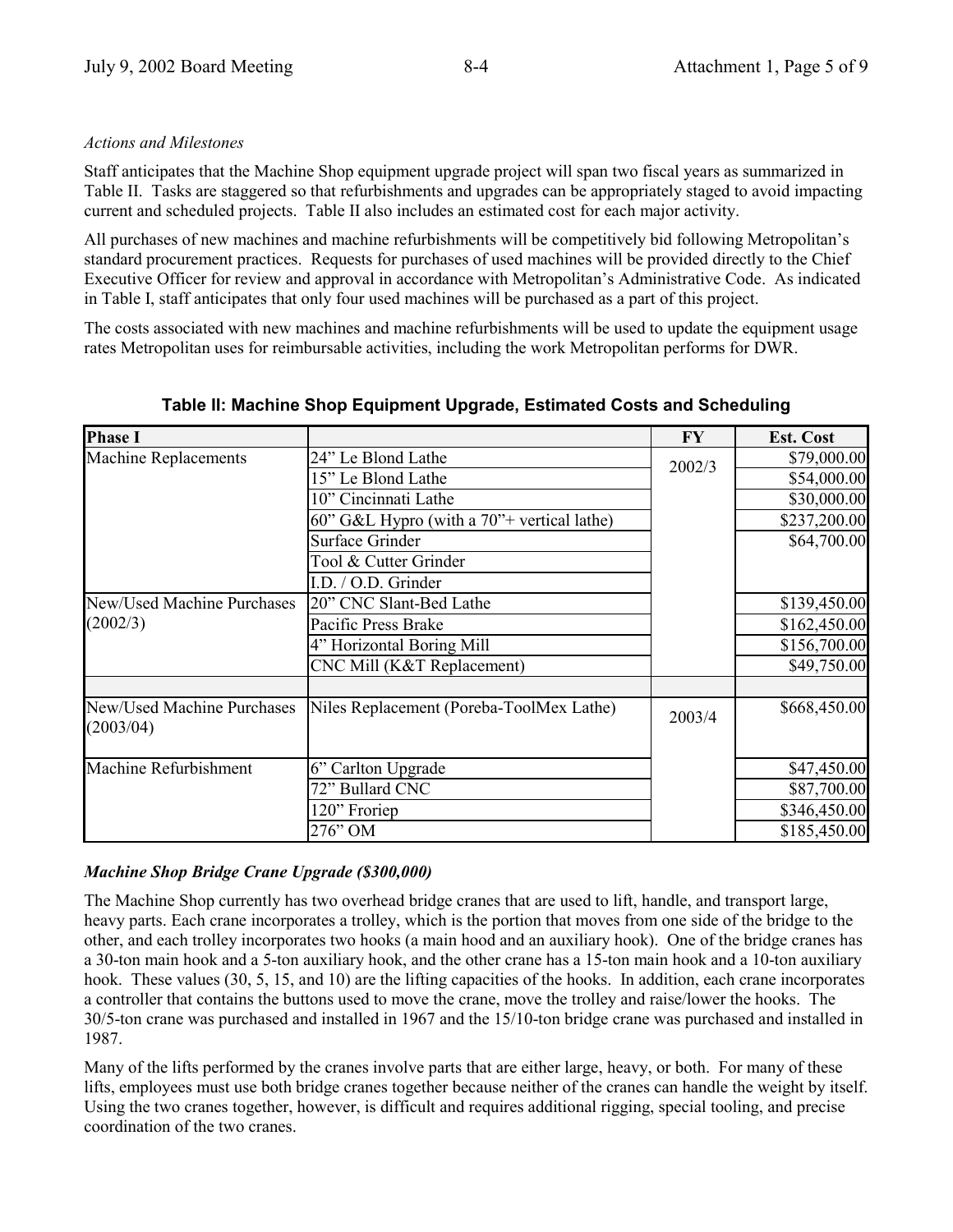The cranes are used literally every day in the shop, with well over 1,000 lifts performed in a typical year. Staff estimates that at least 20 percent of these lifts are performed on parts that weigh in excess of 10 tons.

This project will upgrade and modify the cranes as summarized below:

- Purchase and install new 30-ton trolley with 30-ton hoist on existing bridge of the 30/5-ton bridge crane
- Upgrade the 5-ton hook on the existing 30/5-ton bridge crane to 10-ton
- Upgrade the existing 15/10-ton bridge crane to 20/15-ton
- Upgrade controls on all cranes to multi-step inverter controllers to allow for safer control of heavy lifts

Specific issues addressed by the project are listed below:

**Insufficient Capacity**: The two bridge cranes do not have sufficient capacity to meet current and anticipated needs. These cranes are used to lift, rotate, and transport large, heavy components such as impellers and valve bodies for Metropolitan and the Department of Water Resources (DWR), and in some cases the cranes are unable to perform these operations efficiently. Maximum crane ratings have also had to be extended in the past to accommodate some of the required loads, and even the extended ratings barely accommodated some of the required lifts.

Metropolitan's Engineering Services staff has evaluated the cranes in the light of anticipated work for DWR and has concluded: "The proper way to do this is to have adequate crane capacity to handle the loads without extended ratings."

Adding an additional 30-ton trolley to the existing bridge will result in safer lifts and rotations, and upgrading the 15/10-ton crane to a 20/15-ton would increase the overall capacity of the cranes from 45 tons to 50 tons. This will provide a greater safety margin for even the heaviest lifts required in the shop.

**Inadequate Configuration**: The current configuration of the two cranes is such that the crane with the highest capacity (30 tons) is configured with an auxiliary hook that has a relatively low capacity (5 tons). Upgrading the 5-ton hook to a 10-ton hook would allow for more efficient, safer lifts at a relatively low cost and would provide a level of redundancy in the 5-10-ton range, which covers a large percentage of the shop's required lifts.

**Insufficient Control**: The current crane controllers are standard analog controllers that are adequate for lighter lifts but tend to cause heavier parts to sway or jump when the crane motors start or stop. This imposes additional loads on the equipment. Newer controllers utilize a different internal control mechanism (variable frequency drive, or VFD) so that the motor stops and starts gradually under any load, winding up for starts and winding down for stops. The controllers that will be installed as a part of this project will be the same type used at the CRA plants, where staff has reported that they have performed very well.

**Employee Safety**: Upgrading the controllers as described above will also improve safety by allowing the crane operators greater control over crane speeds.

**General Efficiency and Productivity**: MWD personnel are required to lift, rotate, and otherwise handle and transport large, heavy components to various areas of the Machine Shop, including the large machines located on either end of the shop. Separately, the existing cranes are not ideally suited for the type of lifts required or the required loads. Increasing the overall capacity of the cranes will improve both efficiency and productivity by allowing only one crane to be used for most of the required lifts (up to 30 tons on the one crane and up to 20 tons on the other).

**Emergency Response Capability**: Much of the work performed on large components for both Metropolitan and DWR is emergency response work resulting from an unplanned, unscheduled shutdown of a pump or generator. Metropolitan's Machine Shop must be capable of responding to these emergencies quickly and efficiently, so water or power deliveries are not significantly affected. The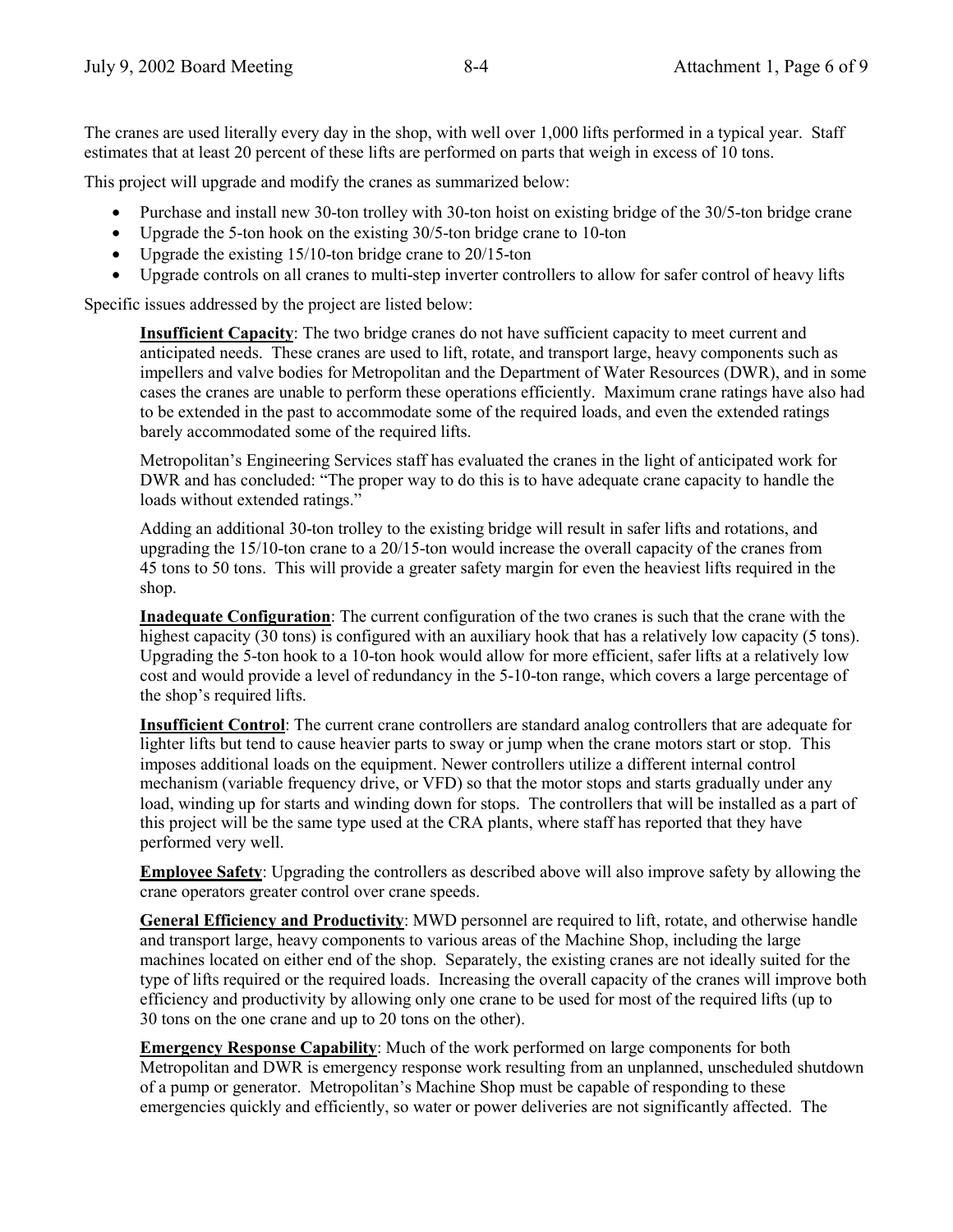unnecessary delays resulting from additional crane setup, extending crane ratings, and extra care and handling because of the controllers affect Metropolitan's ability to respond to these situations.

If future expansions within the Weymouth facility require that the Machine Shop be moved to a new facility, the cranes can be removed and transported to the new facility.

*Actions and Milestones*

- July  $2002$  Board authorization and funding
- August  $2002$  Prepare specifications for competitive bid advertisement
- November  $2002 -$  Award contract
- December 2002 Complete Upgrade and Certification, 15/10-Ton Bridge Crane
- January 2003 Complete Upgrade and Certification, 30/5-Ton Bridge Crane

#### *Fabrication Shop Welding Manipulator Foundation (\$175,000)*

The Fabrication Shop performs pipe fabrication, welding, and associated services for Metropolitan, member agencies, and DWR. It is a relatively small shop in comparison with the material and components that are processed through it, and employees have indicated that workspace within the shop is at a premium, particularly when there is a major pipe fabrication effort or a large refurbishment project.

In 2001, the Fabrication Shop purchased a new sub-arc welding machine consisting of a Koike Aronson welding manipulator, a Lincoln Electric welding equipment package, and a variety of support/rotating equipment, including motorized turning rolls. The machine was purchased to allow the Fabrication Shop to quickly and efficiently fabricate high-quality replacement pipe sections for emergency repairs within Metropolitan's systems and those of our member agencies. In addition, the manipulator and the supporting/rotating equipment are used extensively in the repair of large diameter valves and associated fittings. When completely assembled, the welder and manipulator occupy approximately  $1/7<sup>th</sup>$  of the entire Fabrication Shop floor space.

The welding manipulator portion is used to position the sub-arc welding head at various heights and locations for efficient and continuous high-quality welds. The manipulator consists of a vertical member, called a "mast," and a horizontal member, called a "boom." The mast is installed on a large, moveable base and the boom protrudes out from the mast. The boom reach is 1.5 to 15.5 feet, and the boom can be raised or lowered along the mast from 3 to 17 feet. When the machine is operating, an operator monitors the welding process and makes minor adjustments to the welding head and the welding parameters as necessary to ensure a complete, proper weld.

After the welding machine was installed in the Fabrication Shop, staff found that because both the machine and the parts are very large, the machine operator and the inspectors were required to use high ladders or elevated work platforms to perform their work. Actual work heights ranged up to 12 feet. All appropriate safety precautions were taken, but requiring the employees to work on ladders or platforms resulted in less productivity, more worker fatigue, and longer project schedules.

This project will lower a 60-foot by 40-foot section of the Fabrication Shop floor approximately 6 feet and then line the lowered portion with reinforced concrete to provide a secure, stable foundation for the welding manipulator and the track it moves on. The perimeter of the pit area will be framed with structural steel to support deck plate that will cover the pit area when the equipment is not in use. After the project has been completed, the welding manipulator, along with an 84-inch positioning table and two large rotating tables, will be installed on the new foundation.

Installing the welding manipulator in the lowered area will reduce the average work height to six feet or lower, in most cases eliminating the need for ladders or elevated work platforms. After this project is completed, staff estimates that employees will be able to work directly from the shop floor on 90 percent of the projects involving the welding manipulator and from standard work platforms (3-4 feet, rather than 10-12 feet) for the remaining 10 percent of the work. Moving the additional equipment into the new area will relieve some of the workspace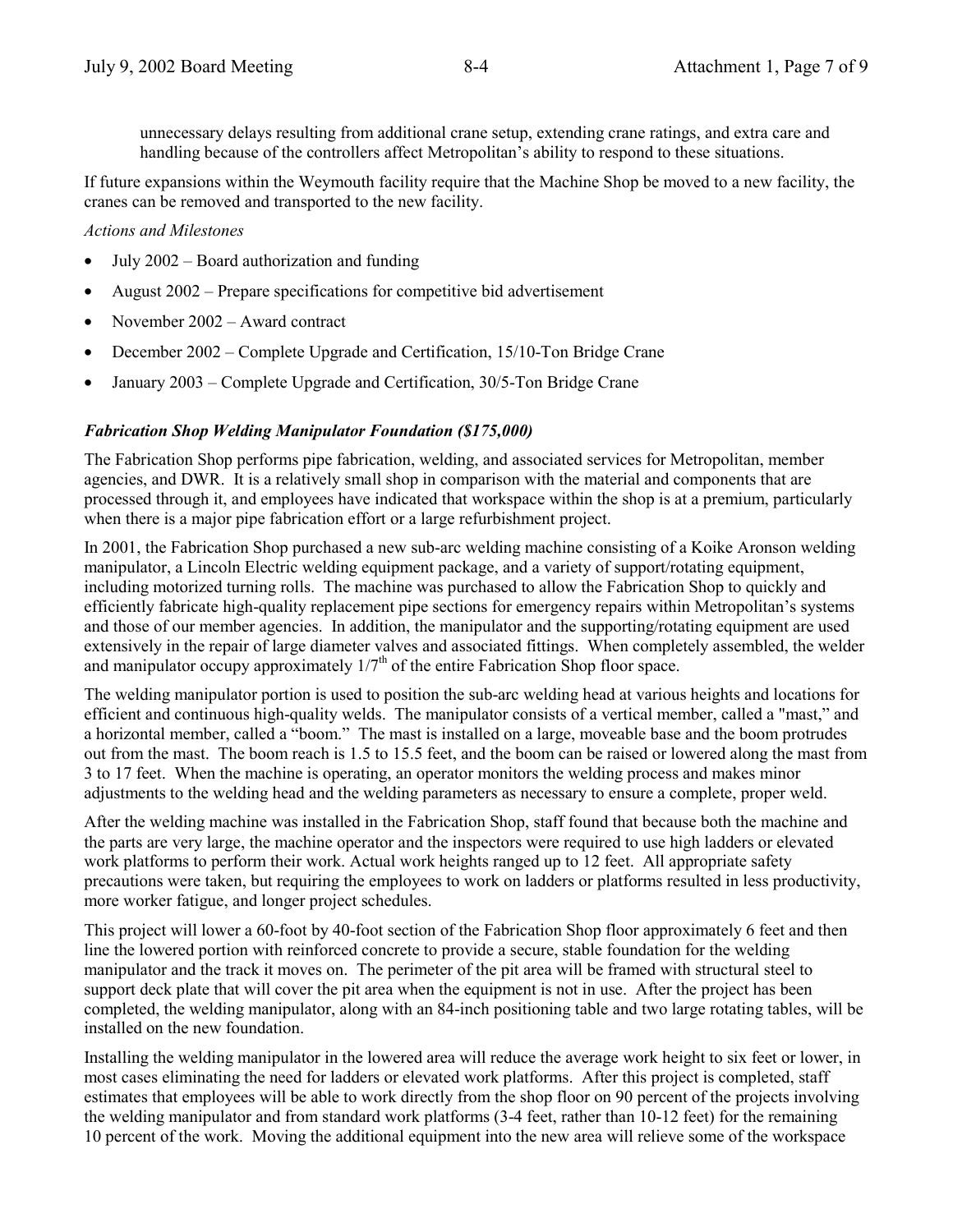congestion currently experienced in the shop and improve workflow efficiency by putting similar equipment into a single area. The addition of the deck plate will also provide additional work or storage space when the welding manipulator is not in use, also maximizing on the used of available workspace and improving workflow efficiency.

#### *Actions and Milestones*

- July  $2002 -$  Board authorization and funding
- August  $2002$  Prepare drawings and specifications
- September  $2002 -$ Begin construction
- October  $2002$  Complete construction
- October  $2002$  Install and certify equipment

#### *Coatings Shop Abrasive Blast Room (\$580,000)*

The Coatings Shop, formerly known as the Paint Shop, performs abrasive blasting, fiberglass lay-up, epoxy coating, painting, mortar lining and coating, and related procedures on pipe sections and pump components such as shafts, impellers, and housings. As with the other shops, the Coatings Shop is instrumental in most rehabilitation projects and is a critical part of the support services Metropolitan provides to DWR.

Abrasive blasting is the initial step in the coating process for virtually all components. In abrasive blasting, an abrasive material such as steel shot, garnet (sand), or glass beads is propelled at the exposed surfaces of an item through a nozzle using compressed air. The abrasive material, travelling at high velocities because of the pressurized stream of air, removes scale, rust, old coatings, and various contaminants from the itemís surface, cleaning the surface and preparing it for the new coating.

The importance of having a clean, uncontaminated surface for coating has been found to be so critical that Metropolitanís corrosion experts require that the coating must be applied within two hours after abrasive blasting to ensure proper adhesion. Surfaces that have not been properly cleaned may prevent this adhesion, resulting in a coating that bubbles or flakes off. Once the coating has been compromised, moisture can come into contact with the unprotected item surface, eventually resulting in corrosion and increasing the likelihood of failure. In the case of components such as valve bodies, the failure mode may be inability to operate because internal components seize up. In the case of a pipeline or pump component, the failure can be much more catastrophic.

The Coatings Shop currently has one abrasive blast facility that can accommodate parts up to approximately 20 feet in length. This is sufficient for most of the components processed through the Coatings Shop, but several times per year, the Coatings Shop is required to process components such as adapter shafts that will not fit into the existing blast facility. These components are either subjected to abrasive blasting one end at a time or outside in the open air. Abrasive blasting one end at a time is inefficient, because of the additional time required to rotate the item. For blasting outside in the open air, temporary screens and protective covers are installed, but these do not provide the same level of protection as a closed door.

Concerns with conducting abrasive blasting outside have caused other Metropolitan facilities, where abrasive blasting used to be performed on-site, to send their components to the Coatings Shop for abrasive blasting. This has resulted in an increased workload and more use of the existing blast room facility.

This project involves constructing a large blast room facility inside the existing Building 32 at the La Verne facility. Building 32 is currently used for salvage and is located directly across a small breezeway from the existing blast room facility. The new facility will be designed and constructed by a vendor selected through competitive bidding and will be large enough to accommodate the largest components Metropolitan anticipates may require abrasive blasting. Preliminary estimates are that the new blast facility should accommodate components up to 40 feet in length.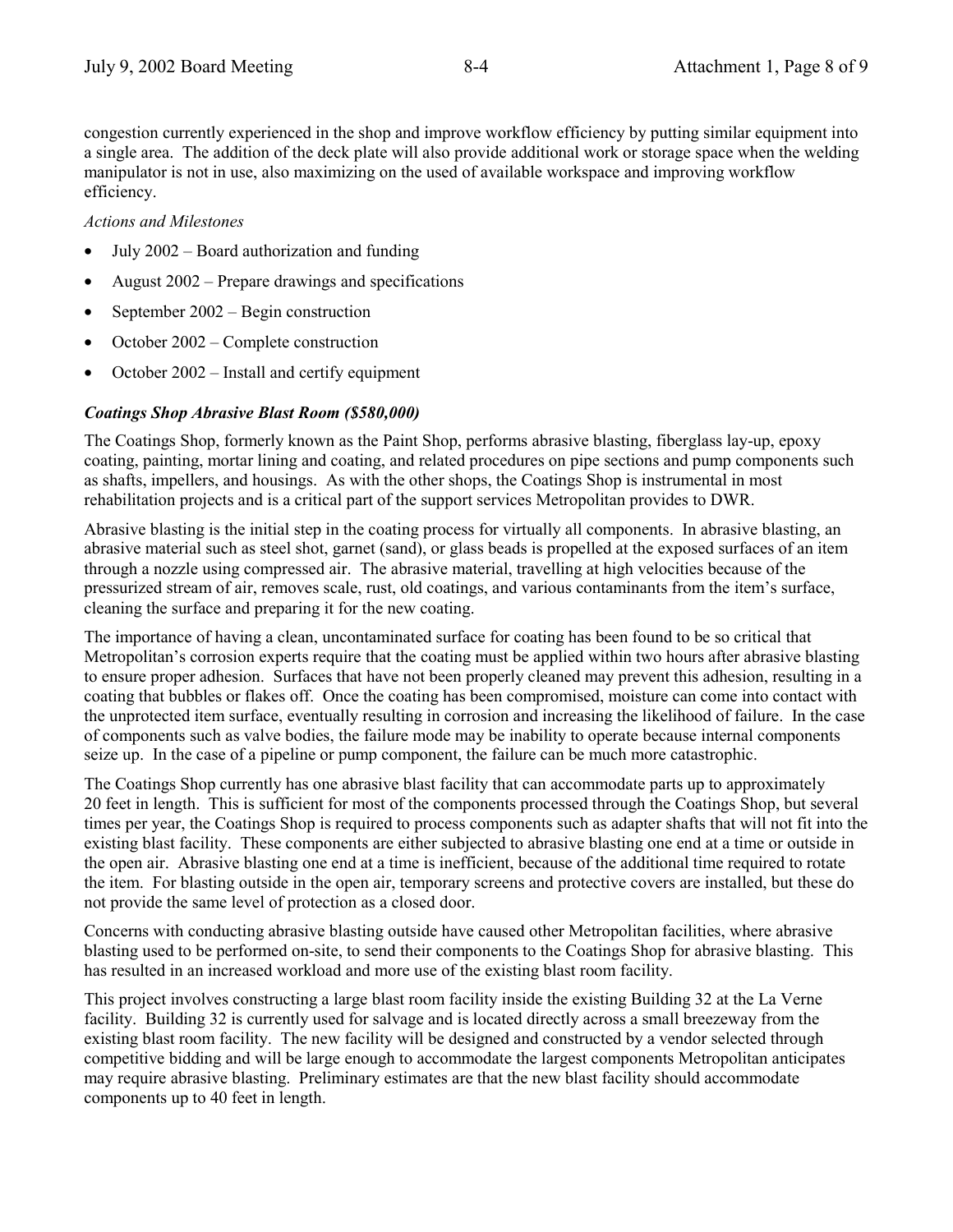Outsourcing abrasive blasting does not appear to be a viable option because of the difficulty in finding a vendor capable of processing items that have lead in the coating, which is the case with many of Metropolitan's and DWR's older components. This requires special blasting, containment, and disposal provisions, and most vendors do not have facilities that meet these special requirements.

The new blast room will consist of a completely enclosed structure that will be located inside the existing warehouse and will incorporate provisions that address the special requirements necessary for abrasive blasting all types of components currently handled by the Coatings Shop. If portions of the La Verne facility must be moved to accommodate future expansions within the treatment plant, the blast room can be disassembled and moved also.

# *Actions and Milestones*

- July  $2002$  Board authorization and funding
- August  $2002$  Prepare drawings and specifications
- October  $2002 \text{Begin construction}$
- December  $2002$  Complete construction
- January  $2003$  Install and certify equipment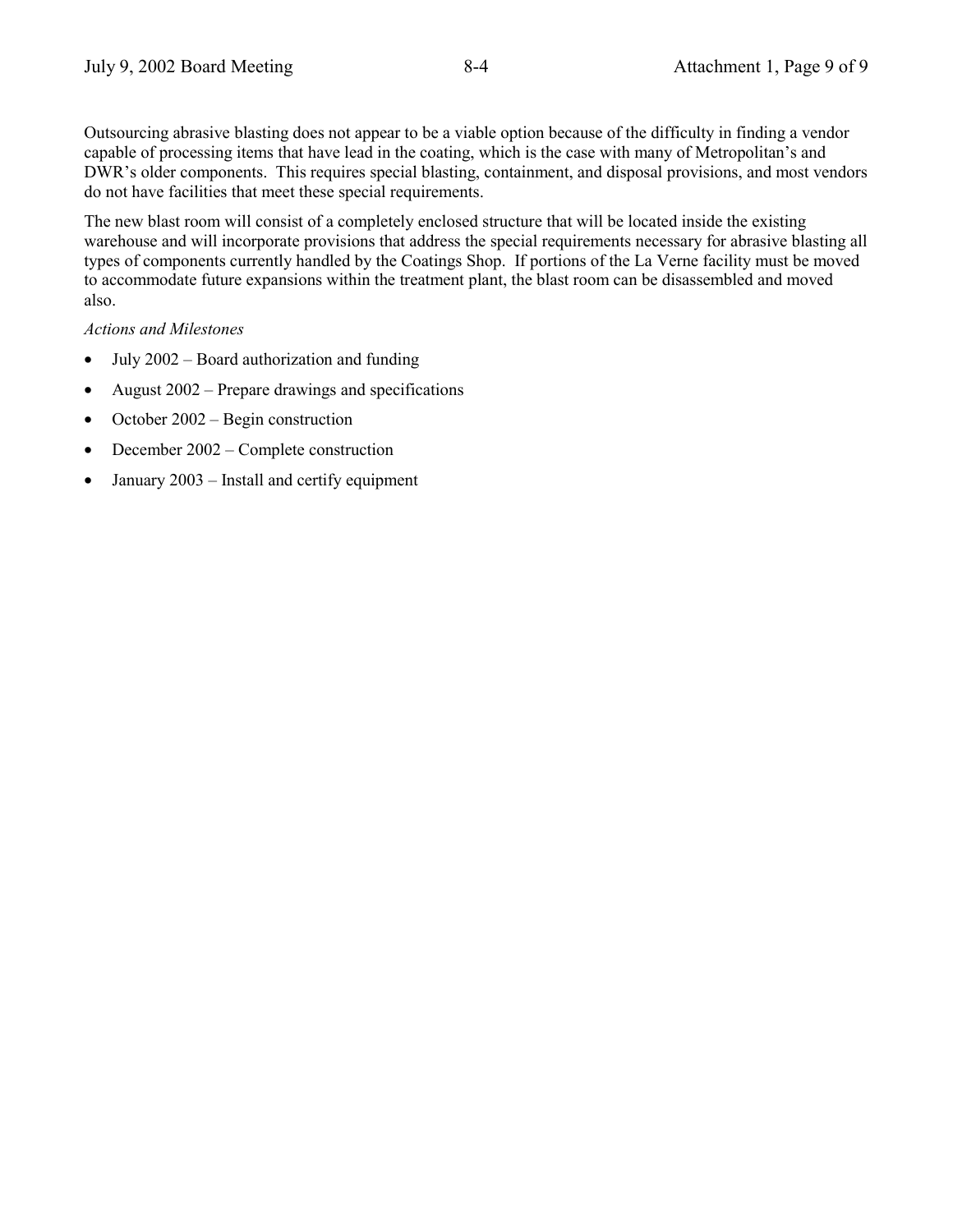# **Financial Statement for La Verne Shop Equipment Upgrades Program**

A breakdown of Appropriation No. 15395 for upgrades to the La Verne shop equipment is as follows:

|                                 | <b>Board Action</b> |  |
|---------------------------------|---------------------|--|
|                                 | <b>No. 1</b>        |  |
|                                 | (July 2002)         |  |
| Labor and Additives             | \$<br>346,500       |  |
| Materials and Supplies          | 1,493,700           |  |
| <b>Incidental Expenses</b>      | 12,300              |  |
| Professional/Technical Services | 564,900             |  |
| <b>Administrative Charges</b>   | 185,400             |  |
| Equipment Use                   | 40,500              |  |
| Contracts                       | 389,000             |  |
| <b>Remaining Budget</b>         | 467,700             |  |
| <b>Total</b>                    | \$3,500,000         |  |

# **FUNDING REQUEST**

| <b>Program Name:</b>                    | La Verne Facility Shop Equipment Upgrades Program |                                                                                |                                  |                                       |  |  |  |
|-----------------------------------------|---------------------------------------------------|--------------------------------------------------------------------------------|----------------------------------|---------------------------------------|--|--|--|
| <b>Source of Funds:</b>                 |                                                   | Construction Funds (possibly General Obligation, Revenue Bonds, Pay-As-You-Go) |                                  |                                       |  |  |  |
| <b>Appropriation No.:</b>               | 15395<br><b>Board Action No.:</b>                 |                                                                                |                                  |                                       |  |  |  |
| <b>Requested Amount:</b><br>\$3,500,000 |                                                   |                                                                                | <b>Capital Program No.:</b>      | 15395                                 |  |  |  |
| <b>Total Appropriated Amount:</b>       |                                                   | \$3,500,000                                                                    | <b>Capital Program Page No.:</b> | $E-45$                                |  |  |  |
| <b>Total Program Estimate:</b>          |                                                   | \$3,500,000                                                                    | <b>Project Goal:</b>             | $E - Cost$<br>Efficiency/Productivity |  |  |  |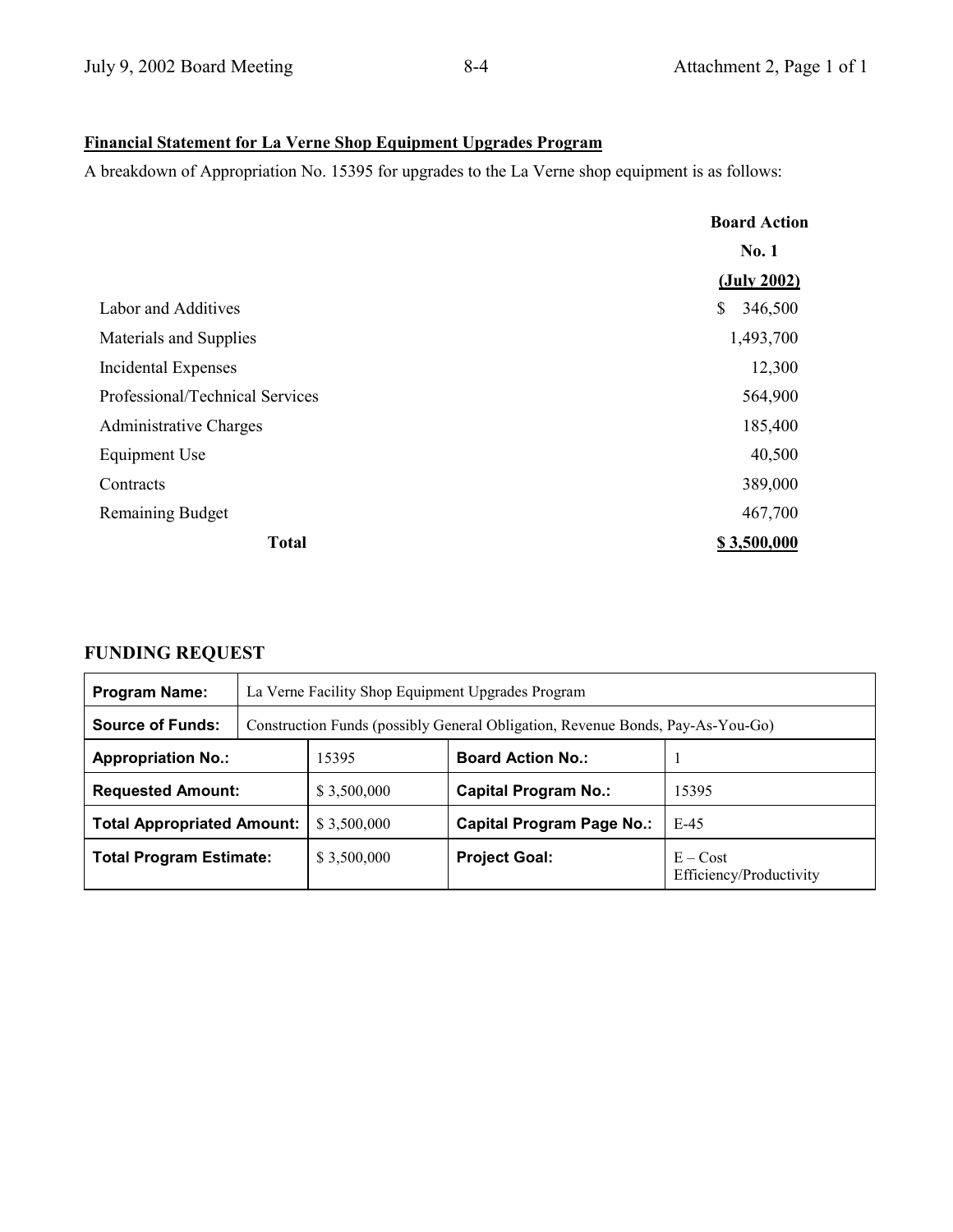#### **Introduction**

This attachment provides additional information on the following:

- **Machine Evaluation Criteria**: These are the criteria staff used to evaluate the machines and determine which machines should be refurbished, replaced, or left as-is and what led staff to recommend that two additional machines be purchased;
- Lathes and Mills: A discussion of the Machine Shop's lathes and mills, including why the Machine Shop has several different machines of each type and why these different machines are necessary for the Machine Shop to provide its services;
- **Hydraulic Press Brake**: This is a large machine used for form sheet metal for cabinets, coverings, and other protective enclosures.

#### **Machine Evaluation Criteria**

Staff evaluated each machine using a set of criteria established by the evaluation team members and then provided a recommendation for each machine as to whether it was in acceptable condition or should be refurbished or replaced. The evaluation criteria included age of the machine, current condition, usage, and overall function, and the decision as to whether a machine should be replaced was based primarily on estimated repair vs. replacement cost. Table I in Attachment 1 summarizes these recommendations.

In addition to the basic evaluation criteria, staff also considered the following:

**Replace vs. Refurbish, New vs. Used**: When evaluating whether a machine should be refurbished or replaced, staff considered the capability of the machine, its current condition, availability of comparable machines, and cost.

If staff recommended that a machine be replaced, they next evaluated purchasing a new machine vs. purchasing a used one. This decision was based primarily on cost and availability.

**Manual vs. CNC**: In evaluating replacement machines, staff also considered whether the replacement machine should be manually controlled or computer numerically controlled (CNC). For reference purposes, "manually controlled" means that a machinist is required to manually adjust the various parameters necessary for the machine to perform the required operation (machine speed, depth of cut, etc.). CNC machines are preprogrammed to perform the various operations, so that once the machine has been programmed the operator is required to install and remove parts and monitor the machine. In general, manual machines work best in applications where only one item (or a small number of items) must be machined. In a shop like Metropolitan's, where the focus is on maintenance, rather than production, most jobs involve only one or two items, and manual machines work well. CNC machines are better for production-type work, where multiple identical parts (such as threaded studs or nuts) are to be machined or where extremely close tolerances are required (typical for bushings). Metropolitan does some of this type of work, but not an excessive amount.

Most of Metropolitan's machines are manually controlled, which is suitable for the type of work performed in the Machine Shop (maintenance support, with small quantities). Most machines currently manufactured, however, particularly small to medium-size machines, are CNC, making CNC machines more readily available and in some cases less expensive than an equivalent manual machine. CNC machines were recommended for applications that would fit Metropolitan's needs.

#### **Lathes:**

The Machine Shop has 13 lathes that vary in size, type, and control method. There are three sizes (small, medium, and large), two types (horizontal and vertical), and two control methods (manual and CNC). This information is important, because it explains why even though the Machine Shop has 13 machines identified as "lathes," there is very little redundancy in use and function.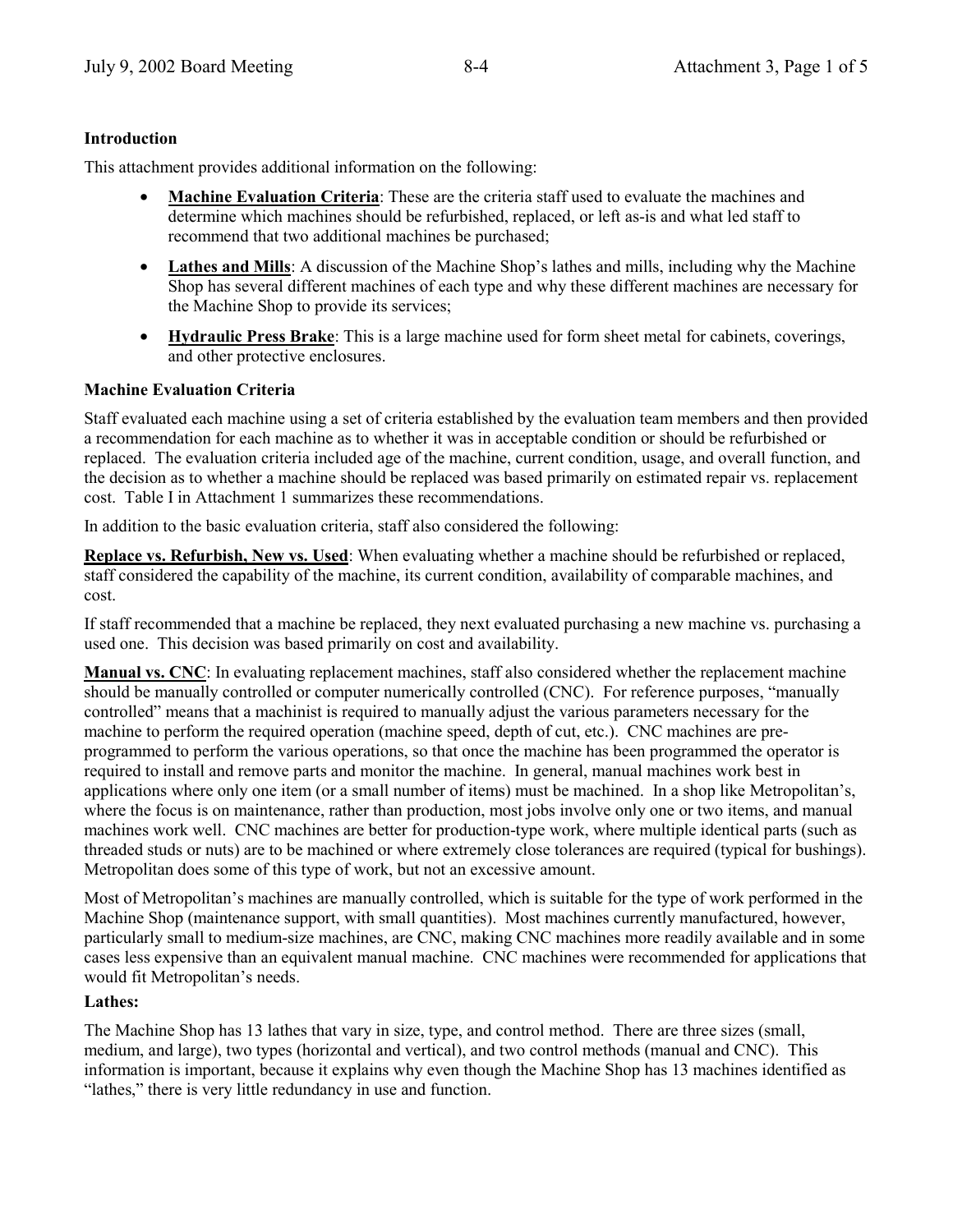| Lathe                        | <b>Size</b>     | <b>Type</b>              | Control          | Mfr. Date    | <b>Comments/Recommendations</b>                                                                                                                                                                                                                                                                                                            |
|------------------------------|-----------------|--------------------------|------------------|--------------|--------------------------------------------------------------------------------------------------------------------------------------------------------------------------------------------------------------------------------------------------------------------------------------------------------------------------------------------|
| 10" Cincinnati               | Small           | Horizontal               | Manual           | 1962         | Replace with new                                                                                                                                                                                                                                                                                                                           |
| 15" Le Blond                 | Small           | Horizontal               | Manual           | 1964         | Replace with new                                                                                                                                                                                                                                                                                                                           |
| 14" Clausing                 | Small           | Horizontal               | Manual           | 1980         | Salvage                                                                                                                                                                                                                                                                                                                                    |
| 10" Okuma                    | Small           | Horizontal               | <b>CNC</b>       | 1985         | No activity required                                                                                                                                                                                                                                                                                                                       |
| 10" Bridgeport               | Small           | Horizontal               | <b>CNC</b>       | 1997         | No activity required                                                                                                                                                                                                                                                                                                                       |
| 30" Kuraki                   | Medium          | Horizontal               | Manual           | 1980         | No activity required                                                                                                                                                                                                                                                                                                                       |
| 24" Le Blond<br>48" Le Blond | Medium<br>Large | Horizontal<br>Horizontal | Manual<br>Manual | 1970<br>1972 | This is a long-bed, hollow spindle<br>lathe that is ideal for work on long,<br>threaded shafts (such as valve shafts).<br>None of the other lathes are capable of<br>handling this type of work.<br>Replace with new, same type.<br>This lathe has recently been<br>completely refurbished under the<br>O&M budget and requires no further |
|                              |                 |                          |                  |              | work                                                                                                                                                                                                                                                                                                                                       |
| 120" Niles                   | Large           | Horizontal<br>(modular)  | Manual           | 1988         | Replace with new                                                                                                                                                                                                                                                                                                                           |
| 72" Bullard                  | Large           | Vertical                 | <b>CNC</b>       | 1978         | Refurbish                                                                                                                                                                                                                                                                                                                                  |
| 120" Froriep                 | Large           | Vertical                 | Manual           | 1957         | Refurbish                                                                                                                                                                                                                                                                                                                                  |
| 276" OM Ltd.                 | Large           | Vertical                 | Manual           | 1968         | Refurbish                                                                                                                                                                                                                                                                                                                                  |
| 60" G&L                      |                 | Vertical                 | Manual           | 1956         | No activity required                                                                                                                                                                                                                                                                                                                       |
|                              | Large           | (turret)                 |                  |              |                                                                                                                                                                                                                                                                                                                                            |

The following table summarizes the Machine Shop's lathes according to the criteria listed above. The information in the first column is the lathe size and the manufacturer.

In terms of basic function, lathes operate on the principle of the part being rotated against the edge of a stationary cutting tool. Lathes are ideal for machining cylindrical object such as shafts, sleeves, and bolts and for operations such as threading and boring. Typical components that are machined in Metropolitan's lathes are valve shafts, large fasteners for the CRA pumps, and the interconnecting shafts used at the CRA pumping plants. The "lathe" size" number (10-inch, 15-inch, etc.) generally refers to the largest diameter of a component that can be installed in the machine.

#### **Small Lathes**:

Approximately 60-80 percent of the work performed on the small lathes comes from within Metropolitan. The Machine Shop currently has five small lathes, although one manual lathe will be salvaged once the other lathes have been upgraded, leaving the shop with four small lathes. The key differences among the remaining four lathes are control method and capacity. Two of the lathes are CNC and are used for jobs where there are multiple identical parts (such as studs or nuts) or parts that require extremely close tolerances (such as bushings). The two small CNC lathes perform are essentially equivalent, and neither one is involved in this proposal.

The two manual lathes that will remain in the shop differ primarily in capacity, with one (the 15-inch Le Blond) being able to accommodate parts that are larger and heavier than the other manual lathe. Manual lathes are critical for machining tasks involving a small quantity of parts, since manual machining is generally faster than CNC machining because CNC requires additional time for setup and programming. Having two sizes (a 10-inch and a 15-inch) accommodates most of the work required at the Machine Shop, although the larger manual lathe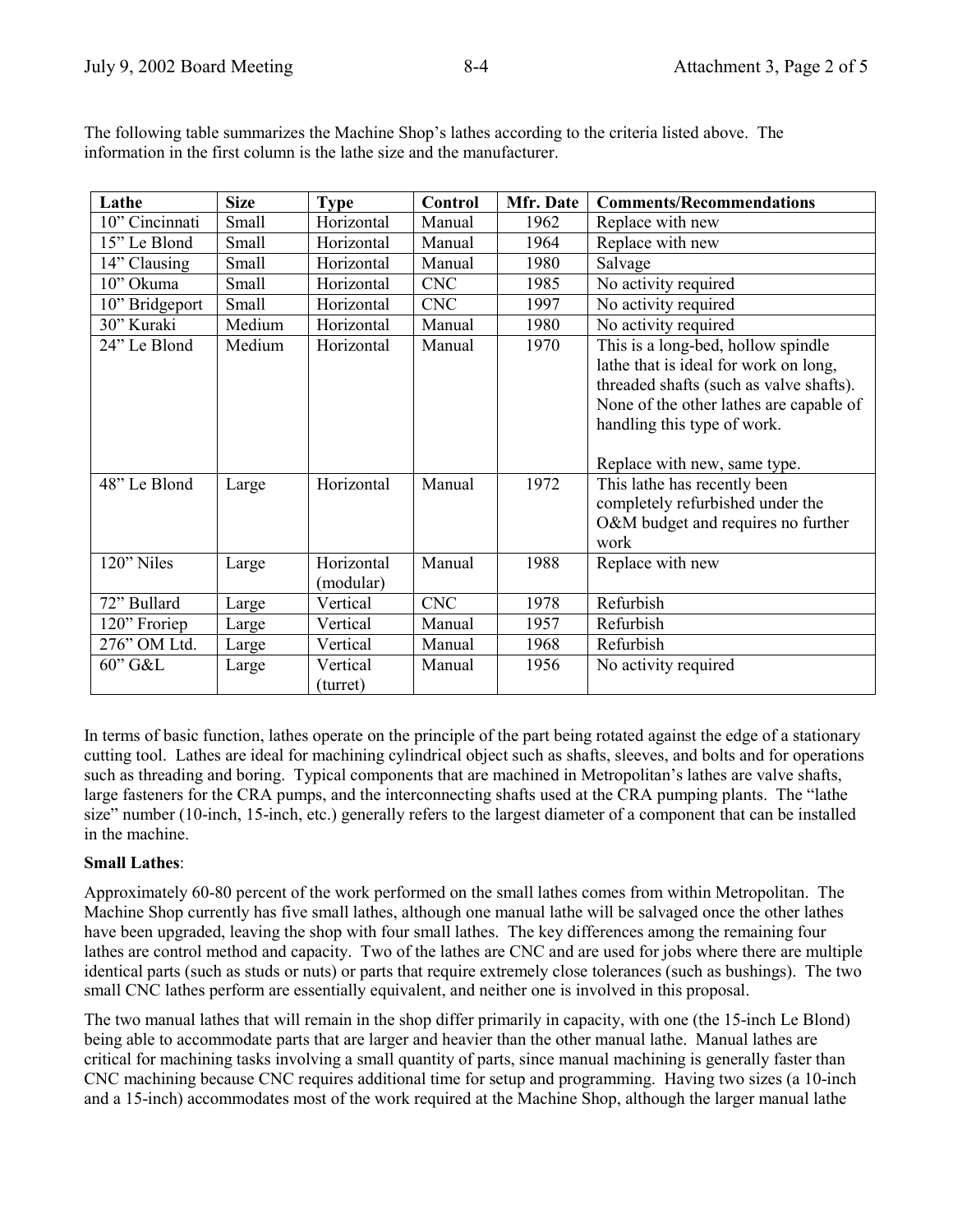tends to be used more than the smaller manual lathe because of the size of most of the components in Metropolitan's system.

A review of past work and anticipated workload, including the sizes and quantities of parts, has led staff to recommend that one additional small-to-medium lathe (20-inch) be purchased and that the new lathe be CNC. The new lathe will relieve some of the work on the 15-inch lathe as well as some of the work on the medium-size manual lathe (the 30-inch Kuraki), since this lathe is used extensively and has no real backup.

#### **Medium Lathes**:

Metropolitan currently has only two medium-size lathes, and both are specialized. The 30-inch Kuraki is a manual lathe that is used extensively on a variety of projects, including studs, nuts, and bushings for the CRA pumps. These components are replaced each time a pump is refurbished, and a spare set of each is generally fabricated at the same time as the set that will be used in the pump. The other medium-size lathe (the 24-inch Le Blond) is also specialized in that it has a hollow spindle (where the part to be machined is held) and a long bed, making it ideal for valve components (such as long valve shafts) that are machined each time a valve is refurbished. The hollow spindle allows longer shafts to be machined, since a large portion of the shaft can be taken up by the spindle.

#### **Large Lathes**:

The Machine Shop has six large lathes: Two horizontals and four verticals. The horizontal lathes are large versions of the other horizontal lathes and are used primarily for large shafts (Metropolitan's and DWR's). Shafts generally need machining during refurbishments, particularly the shorter ("stub") shafts that are used in all of Metropolitan's pumps. Some shafts are approximately 20 feet long and 2 feet in diameter, and a large portion of these shafts must be very smooth in order to provide a good bearing surface for the main pump bearing that is installed around it. These stub shafts are generally machined in the 48-inch Le Blond. Larger shafts are generally outsourced at a cost of approximately \$40,000 per shaft.

The other large horizontal lathe (the Niles modular), was purchased primarily to support DWR's shaft work. DWR's shafts are too large and too heavy for the 48-inch lathe, and the Niles was purchased in the mid-1990s primarily to do these shafts (although the machine was also intended to be used for some of Metropolitanís shafts and for other large components such as rotors and venturi meters). Unfortunately, the machine was found to be inadequate to meet any of these needs and has consequently not been used very often. The specific problems with the Niles are that it is a modular lathe, meaning that each of the key machine components is a separate piece, making it extremely difficult to align, and that it was designed to machine shorter, lighter components such as pieces of pipe or rings. The design and capacity of the Niles lathe make it extremely difficult to use and very time-consuming to set up.

Although the Niles lathe has not performed as intended, staff considers that there is a need for a large lathe and recommends that the Niles be salvaged and replaced with a large lathe that is more suited to Metropolitan's type of work. A large horizontal lathe that can handle parts that are too large for the 48-inch horizontal lathe would support DWR's needs as well as providing a backup for the 48-inch lathe, which currently has no backup. The backup function is important because Metropolitan often has two large shafts in-house at the same time that need to be machined. Currently, the shafts must be machined one after the other, and this creates a potential for conflicts and delays, particularly if both shafts are of the same relative priority.

The vertical lathes (the "vertical" refers to the fact that the spindle or rotating element is in the vertical position) include two of the machines used most often in the shop. The primary differences among the four large vertical lathes used in the shop are size and capacity. The two largest verticals are used for the large, heavy pump components such as impellers, housings, and covers. One of the large lathes can handle parts up to almost 10 feet in diameter and up to 10 feet high that weigh up to 34,000 pounds; the other large lathe is used for the larger components (up to 120,000 pounds).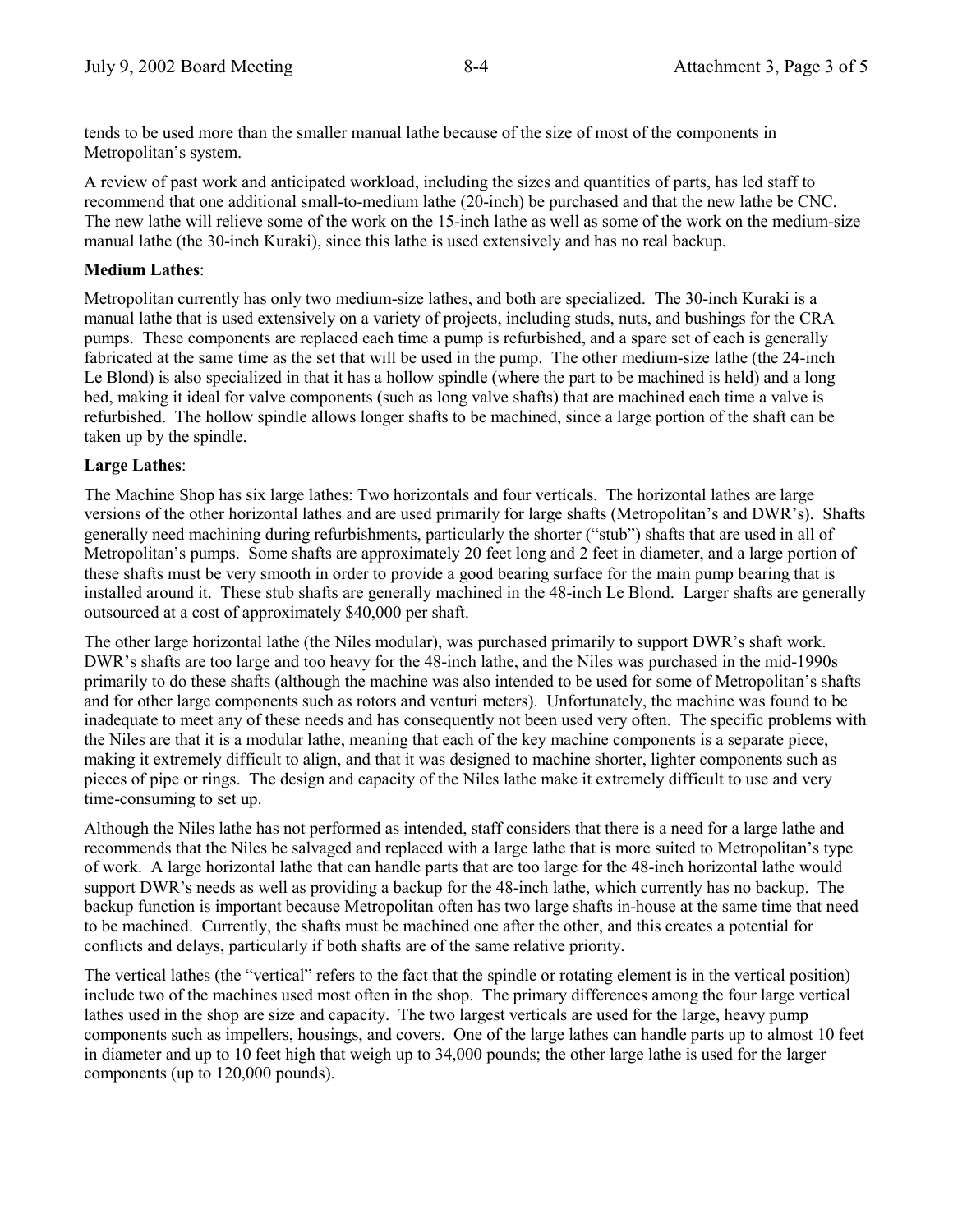The two remaining large vertical lathes are used for some of the smaller pump components such as wear rings and bearing sleeves. These two lathes also differ in size, with one able to handle roughly twice the weight capacity of the other and parts that are larger in diameter.

#### **Mills:**

| Mill Mfr.  | <b>Size</b> | <b>Type</b> | Control    | Capacity         | Mfr. Year | <b>Comments</b>                  |
|------------|-------------|-------------|------------|------------------|-----------|----------------------------------|
| Atrump     | Small       | Vertical    | Manual     | $1,000$ pounds   | 1998      | No refurbishment required.       |
| Chevalier  | Small       | Vertical    | <b>CNC</b> | 500 pounds       | 1992      | No action required at this time. |
| Cincinnati | Small       | Vertical    | Manual     | 750 pounds       | 1962      | No refurbishment required.       |
| Toolmaster |             |             |            |                  |           |                                  |
| K&T        | Medium      | Vertical    | Manual     | $3,000$ pounds   | 1960      | Staff recommends replacing with  |
|            |             |             |            |                  |           | a new CNC.                       |
| Cincinnati | Medium      | Vertical    | Manual     | $8,000$ pounds   | 1955      | To be salvaged (will be replaced |
| Versimill  |             |             |            |                  |           | by new 4" horizontal).           |
| $5"$ G&L   | Large       | Horizontal  | Manual     | 88,000 pounds    | 1963      | Recently refurbished. No         |
|            |             |             |            |                  |           | additional work required.        |
| 6" Carlton | Large       | Horizontal  | Manual     | $250,000$ pounds | 1958      | High capacity, but made for      |
|            |             |             |            |                  |           | lighter-duty work.               |

The Machine Shop currently has seven mills as summarized below:

As with the lathes, each of the mills serves a different purpose in the Machine Shop, so there is little redundancy in use and function.

In terms of basic function, mills operate on the principle of the cutting tools being rotated against the part, which is stationary (unlike lathes, where the part is rotated and the cutting tool is stationary). Mills are used to remove material from flat and irregular shaped surfaces and for gear and thread cutting, drilling, boring, reaming, and slotting operations. Typical components machined in mills at Metropolitan include nuts, bolts, and the tooling used in several of the other machines.

#### **Small Mills:**

Most of the work performed on the Machine Shop's small mills comes from within Metropolitan. Metropolitan currently has three small mills, each of which is used to handle different types of parts. Of these, one is CNC and two are manual. The CNC mill handles very small parts and requires no activity as a part of this project. One of the manual mills is also in acceptable condition. The remaining manual mill is the largest of the three small mills and is used extensively to machine the flat surfaces on the nuts and bolts used for both the CRA plants and DWR's facilities. It is also used extensively to machine tooling for the other machines.

Staff has reviewed past work as well as the anticipated workload, including the sizes and quantities of parts, and has determined that the existing K&T mill should be replaced and that the new mill should be CNC. This will improve the Machine Shop's ability to perform milling operations on small-to-medium parts and will improve efficiency and productivity, since Metropolitan currently does not have a small CNC mill and has addressed the need in the past by using a larger mill, which is difficult to use for small parts.

#### **Medium Mills:**

Metropolitan currently has two medium-size mills, and both are manual. Staff has determined that one of these mills can be salvaged if a new horizontal milling machine is purchased as recommended in this document. The new smaller CNC mill will be capable of handling much of the work currently performed on the medium-size mill.

#### **Large Mills:**

The Machine Shop has two large milling machines. The smaller of the two, manufactured by G&L, is probably the most-used machine in the shop, with average annual usage of approximately 1,500 hours per year (prior to 2000–the machine was out-of-service for several months in 2000 while it was being refurbished). The machine is very versatile and is used extensively on all of the key projects performed in the shop for the CRA pumping plants